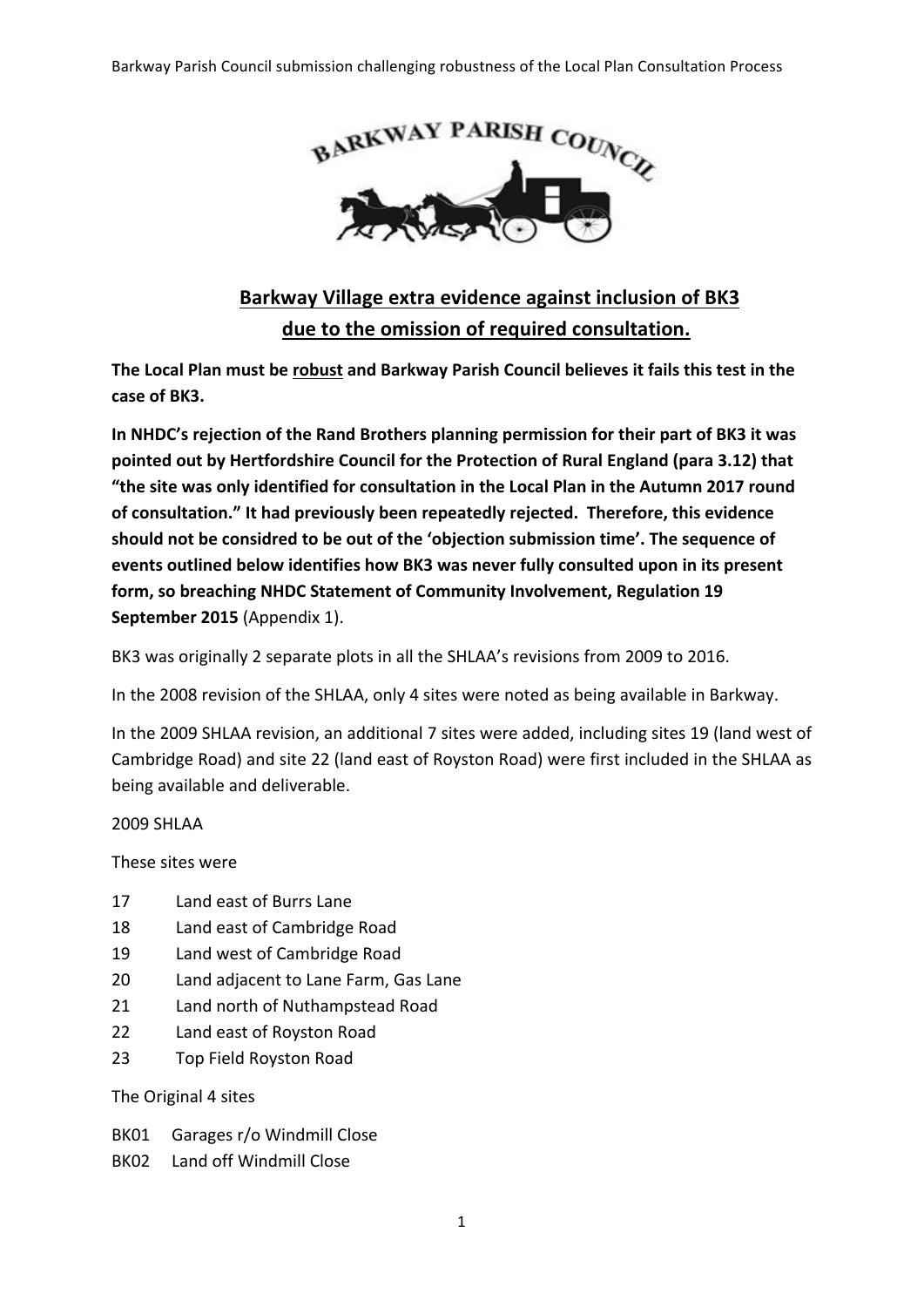Barkway Parish Council submission challenging robustness of the Local Plan Consultation Process

BKr03 Land north of Windmill Close

## BKr04 Land off Cambridge Road

However, In the 2010 and 2011 SHLAA revision it was noted that:

| Assessment update 2010 in relation to sites 17<br>and 22 "Significant expansion relative to size of<br>village. Barkway [is]not a village with sufficient<br>facilities to support major growth". | Assessment update 2011 in relation to       |
|---------------------------------------------------------------------------------------------------------------------------------------------------------------------------------------------------|---------------------------------------------|
|                                                                                                                                                                                                   | sites 17 and 22, "Barkway [is]not a         |
|                                                                                                                                                                                                   | village with sufficient facilities to       |
|                                                                                                                                                                                                   | support major growth". And, in              |
|                                                                                                                                                                                                   | particular to 19 and 22, this would         |
|                                                                                                                                                                                                   | involve "Significant expansion relative to  |
|                                                                                                                                                                                                   | size of village. Barkway [is]not a village  |
|                                                                                                                                                                                                   | with sufficient facilities to support major |
|                                                                                                                                                                                                   | growth."                                    |

In the December 2012 revision, 5 sites failed one of the tests, 4 failed to respond to the survey (sites 17, 18, 21 and 22) and BK01 was removed due to its lack of viability.

In June 2013, during the representation for the SHLAA, the agents of the owner of plot 22 (Strutt and Parker) stated that now the land was available for use for housing.

The 2013 revision was released in March 2014 and had the additional site 203, land south of Ash Mill.

Once again 4 sites failed one of the tests, 20 and 22 failed to respond to the survey, BKr01 was removed for beinbg unsuitable and site 203 was too close to the poultry farm.

In November 2014, another revision of the SHLAA, stated as in the March revision that the same four sites failed one of the tests.

In the December 2014 Preferred Option Document, Barkway was down to two sites of sustainable growth of 32 dwellings, BK1&2, not including any other developments which have taken place since the SHLAA revisions began. Barkway Parish Council deemed these to be both sustainable and achievable.

In 2016 the latest revision of the SHLAA was released. Sites 17, 18, 21, 22, 203 and an additional site 308 (land adjacent to Barkway Golf Club) were added back to the SHLAA.

The reason for inclusion of these other sites was stated in paragraph 4.6. "Sites from the 2014 SHLAA which failed one or more of these tests were not carried forward into this study for re-assessment unless:

• The site owner or promoter challenged the findings of the 2014 SHLAA through a response to the Local Plan Preferred Options consultation; or

• New information had come to light in the intervening period which has led to a reappraisal of previous findings."